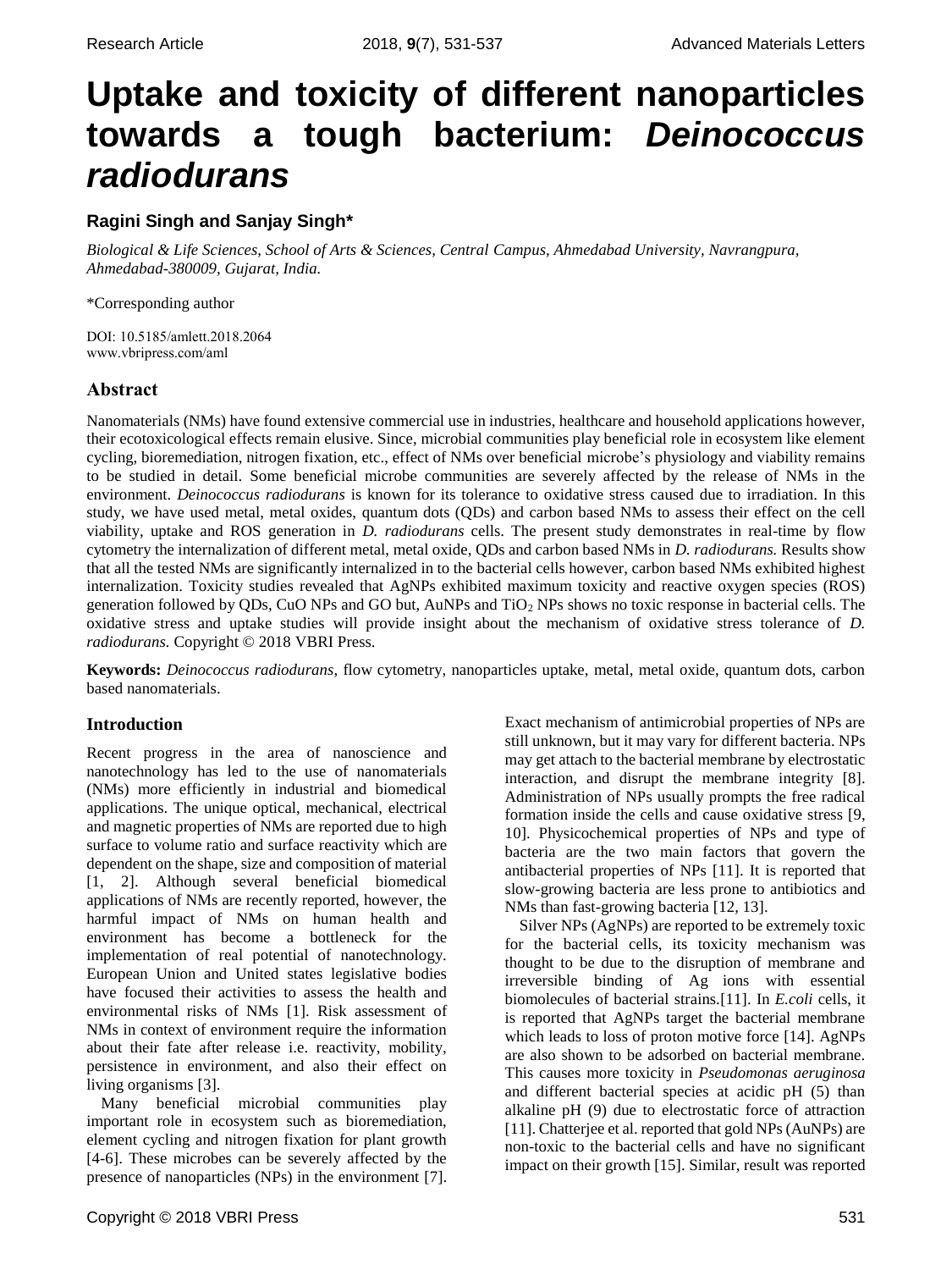by Connor *et al*., AuNPs are internalized into the human cells but do not cause any acute toxicity [16]. Eco toxicity of metal oxide NPs such as Copper oxide (CuO) and Titanium dioxide  $(TiO<sub>2</sub>)$  NPs has been studied in several bacterial and yeast species [17, 18]*.* Results revealed that TiO2 NPs are non-toxic to the bacterial and yeast cells whereas, CuO NPs were found to be highly toxic. Toxicity of CuO NPs were thought to be due the bioavailability of solubilized Cu ions in the growth medium [17, 18]. Monras et al. [19] reported the toxicity of CdTe quantum dots (QDs) via oxidative stress, disruption of membrane integrity and reactive oxygen species (ROS) generation. Red QDs were reported to be more toxic than green QDs in *E.coli* cells due to more cadmium ions and also make it more sensitive towards polymyxin B. On exposure of QDs, superoxide dismutase genes (SOD) was up-regulated in *Pseudomonas stutzeri* which corresponds to production of ROS inside cells [19]. Carbon based NMs possesses the antibacterial mechanism due to its interaction with bacterial cell surface, affecting their metabolic processes and morphology. It was reported that due to smaller diameter single wall carbon nanotubes (SWNTs) can penetrate the bacterial cells more easily in comparison to multi wall carbon nanotubes (MWNTs) in *E.coli*, hence causes more toxic effect [20]. They form cell-CNTs aggregates and induces cell wall damage which causes release of bacterial DNA content. Graphene oxides (GO) were shown to have inhibitory effect on the growth of *E. coli* cells. Their sharp edges damage the cell membrane and cause RNA efflux in both gram positive and gram negative bacteria [20]. Antibacterial activity of fullerenes were also reported against *E. coli*, *Salmonella* and *Streptococcus* species, which was thought to be due to the inhibition of energy metabolism [20].

*D. radiodurans* are known for its extraordinary resistance against gamma radiation, desiccation and mitomycin C [21]. They also display remarkable oxidative stress resistance due to the presence of highly efficient enzymatic and non-enzymatic small molecule antioxidants [21, 22]. Their robustness is derived by protection of protein from oxidative damage and strong DNA repair mechanism [21] and manganese complex [23]. They are gram positive bacteria, but due to their lipid composition and multilayered structure of cell membrane, they reminiscent the gram negative bacteria [21, 24, 25]. So far, no comprehensive studies are made to illustrate the impact of NMs on the *D. radiodurans*. There are several reports illustrating the effects of NMs on the viability and mediated oxidative stress of several grams positive and gram negative bacterial strains. However, it will be interesting to explore the cell viability and oxidative stress generation in bacterial strain capable to withstand the effects of radiation and free radicals. *D. radiodurans* was chosen in this study as a model organism exhibiting strong resistance to oxidative stress generated due to radiation exposure, however, we exposed this strain to various NMs and studied the effects on viability and oxidative stress. In this study we have included various NMs i.e. metallic

(AuNPs and AgNPs), metal oxides (CuO and  $TiO<sub>2</sub>$  NPs), Cadmium Telluride (CdTe) QDs and Carbon based NMs (GO, SWCNTs and fullerenes).

# **Experimental section**

## *Materials*

Gold [752584]; silver nanoparticle dispersion [730785]; copper (II) oxide [CAS: 1317-38-0, 544868]; titanium (IV) oxide, mixture of rutile and anatase [CAS: 13463-67-7, 700347]; graphene oxide [796034]; carbon nanotube, single walled [CAS: 308068-56-6, 704121] and fullerenes- $C_{60}$  [CAS: 99685-96-8, 379646] and 2'-7'-dichlorodihydrofluorescein diacetate (DCFH-DA) dye were purchased from Sigma Aldrich (St. Louis, MO USA). CdTe QDs [RN -PL -QDN-510] were obtained from Reinste, India. Phosphate Buffer Saline (PBS) and 3-(4,5-dimethylthiazol-2-yl)-2,5-diphenyl tetrazolium bromide (MTT) were obtained from Himedia, India.

## *NPs suspension*

Stock of NPs suspension were prepared by suspending 1.5 mg of NMs in 10 mL of Milli Q by sonicating at 30W for 10 min (pulse of 2 min 'on' and 1 min 'off'), when needed.

# *Culture of D. radiodurans*

*D. radiodurans* R1 strain BAA 816 culture (5 mL) was grown overnight at 32°C in TGY media (1% tryptone, 0.1% glucose and 0.5% yeast extract) by shaking at 150 rpm [22]. Bacterial growth was monitored by measuring the turbidity of culture at 600 nm using spectrophotometer. Overnight grown culture was then re-inoculated into fresh TGY media (at  $A_{600}=0.1$ ) and allowed to grow up in log phase  $(A_{600}=0.65\pm0.05)$  for further experiment.

# *Exposure of D. radiodurans to NMs*

*D. radiodurans* cells  $(-0.6 \times 10^8 \text{ CFU/mL})$  were pelleted down by centrifugation at 4000 rpm for 5 min. Cells pellet was washed twice with PBS. Further, cells were exposed to different concentrations of metal [AgNPs and AuNPs]  $(1, 5, 10, 15 \text{ and } 20 \mu\text{g/mL})$ , metal oxide [CuO] and TiO2], CdTe QDs and carbon based NMs [CNTs, GO and fullerenes] (5, 10, 20, 40 and 80 µg/mL) in a total volume of 3 mL for 3 hrs at 32°C in PBS.

## *Preparation of samples for flow cytometry*

After 3 hrs of exposure to NMs, bacterial cells  $(-0.6 \times 10^8 \text{ CFU/mL})$  were diluted in 1 mL PBS and 10,000 cells were acquired by flow cytometer (FACS Calibur, BD Biosciences, CA) in each of the control (without any NPs exposure) and treated sample. Side scattering intensity (SSC) were recorded in each case. Forward scatter (FSC), SSC and FITC (green fluorescence) were set to logarithmic scale. NPs without bacterial cells were run in parallel for each sample to minimize any interference.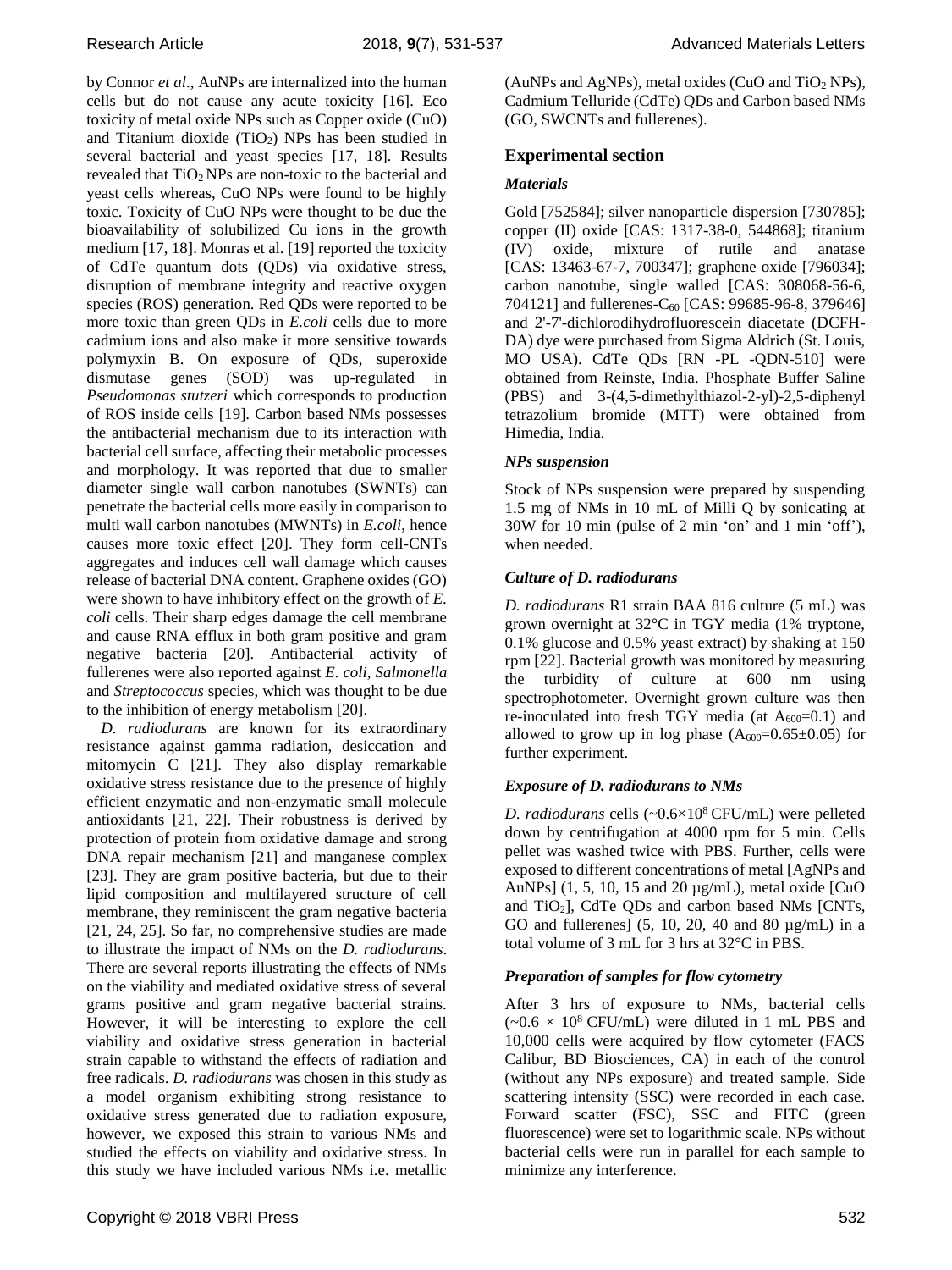#### *Preparation of sample for scanning electron microscope*

After 3 hrs exposure to carbon based NMs (GO and CNTs) at 80 µg/mL concentration, control and treated bacterial cells ( $\sim 0.6$  x 10<sup>8</sup> CFU/mL) were gently washed with PBS for 3 times. Further, cell pellet was fixed with 1 mL of 2.5% glutaraldehyde for 30 min at 4°C. After fixation, a dehydration series was performed using different ethanol concentration i.e. 15, 30, 50, 70% of ethanol in water each for 20 min and at last cells were fixed in 100% ethanol 3 times each for 20 min. Dehydrated cells were kept overnight for complete drying and thereafter samples were analyzed using SEM (Jeol JSM 6010 LA).

#### *Preparation of sample for transmission electron microscope*

After 3 hrs exposure to carbon based NMs (GO and CNTs) at 80 µg/mL concentration, control and treated bacterial cells suspension ( $\sim 0.6$  x 10<sup>8</sup> CFU/mL) were fixed with 1 mL of 2.5% glutaraldehyde at 4°C for 30 min. Cells were pelleted down and washed with 0.1M sodium cachodylate buffer followed by fixation in 100 µL of 2% osmium tetraoxide for 2 hrs at 4°C. Fixed pellet were washed with sodium cachodylate buffer and undergo dehydration series through different grades of ethanol i.e. 30–70% of ethanol in water, each for 20 min and at last dehydrated in 100% ethanol 3 times for 20 min. Sample was then embedded in araldite resin and kept at 60°C for 72 hrs. Further, ultrathin sections were prepared using ultra microtome (Leica UC7) and the grids were examined under a TEM (Jeol JEM1400 Plus) at an accelerating voltage of 100 kV.

# *Cell viability assay*

MTT reduction by cells corresponds to its viability and was determined as described below. After 3 hrs exposure to NMs at different concentrations, 100 µL of control and treated bacterial cells ( $\sim 0.6 \times 10^8$  CFU/mL) were transferred to 96 well plates (per well). 10 μL of MTT dye (5 mg/mL in PBS) were added into each well and then incubated for 2-3 hrs at 37°C. Formazan crystals formed, were dissolved in DMSO (100 μL), and incubated at 37°C for 30 min. Absorbance was measured at 570 nm using multichannel plate reader (Biotek, Synergt HT spectrophotometer). Viability was calculated by the formula given below: % Viable cells  $= (O.D.<sub>570</sub>$  of NMs treated cells/O.D.  $_{570}$  of control cells)  $\times$  100

## *Determination of reactive oxygen species*

*D. radiodurans* cells were treated with different concentrations of NMs for 3 hrs. 100 µL of control and treated bacterial cells  $\sim 0.6$  x  $10^8$  CFU/mL) were transferred to 96 well black bottom plate (per well) and incubated with 100  $\mu$ L DCFDA dye (20  $\mu$ M) for 30 min at 37°C. Fluorescence intensity was measured at an excitation and emission wavelength of 485 and 528 nm respectively using a multiwell plate reader (Biotek, Synergy HT spectrophotometer)intensity was measured at an excitation and emission wavelength of 485 and 528 nm respectively using a multiwell plate reader (Biotek, Synergy HT spectrophotometer).

# **Results and discussion**

NPs can be internalized into the bacterial cells through different mechanism like non-specific diffusion, nonspecific membrane damage and specific uptake (silCBA gene transportation system, through porins) but the method of quantitative estimation of NMs uptake in bacterial cells is still unidentified. Few recent studies demonstrated that the cellular uptake of the ZnO NPs in *E. coli* and *S. typhimurium* cells can be achieved by TEM [26-28] and flow cytometry [29]. NPs internalization in human cells can also be detected by flow cytometry based on increase in granularity [30, 31].



**Fig. 1.** Metal nanoparticles are significantly internalized in *D. radiodurans* cells as analyzed by flow cytometry. (A) AuNPs and (B) AgNPs uptake graphs were plotted as fold change in SSC intensity and thus uptake of nanomaterials in comparison to control. Data expressed as SE calculated from three  $(n=3)$  independent experiments. \*p<0.05, \*\* p<0.01 compared to control.

#### *Uptake and toxicity studies of metal NPs in D. radiodurans*

*D. radiodurans* cells exhibited a pronounced concentration dependent increase in the uptake of AgNPs and AuNPs as indicated by an increase in the intensity of SSC. In case of AuNPs treatment, result showed the increase of 1.19, 1.84, 2.8, 6.29 and 1.7 fold at 1, 5, 10, 20 and 40 µg/mL concentration exposure respectively, when compared to the control cells (**Fig. 1A**). A statistically significant concentration dependent increase in the uptake was also observed in the SSC of *D. radiodurans* treated with different concentrations of AgNPs for 3 hrs (4.7, 6.5, 7.9, 9.6 and 8.9 fold at 1, 5, 10, 15 and 20 µg/mL concentration) (**Fig. 1B**). AuNPs and AgNPs showed significant increase in uptake frequency, up to 20 and 15  $\mu$ g/mL concentration, respectively (**Fig. 1A** and **B**). At higher concentration, AuNPs internalization was decreased which could be due to the aggregation of AuNPs as evident by change of its color from purple to dark blue when suspended in buffer [32].

AgNPs showed better uptake than AuNPs, when similar concentration was exposed to cells. Up to 15 µg/mL concentration there is continuous increase in uptake, however, shows saturation at higher concentration than 20 µg/mL. Increased uptake can be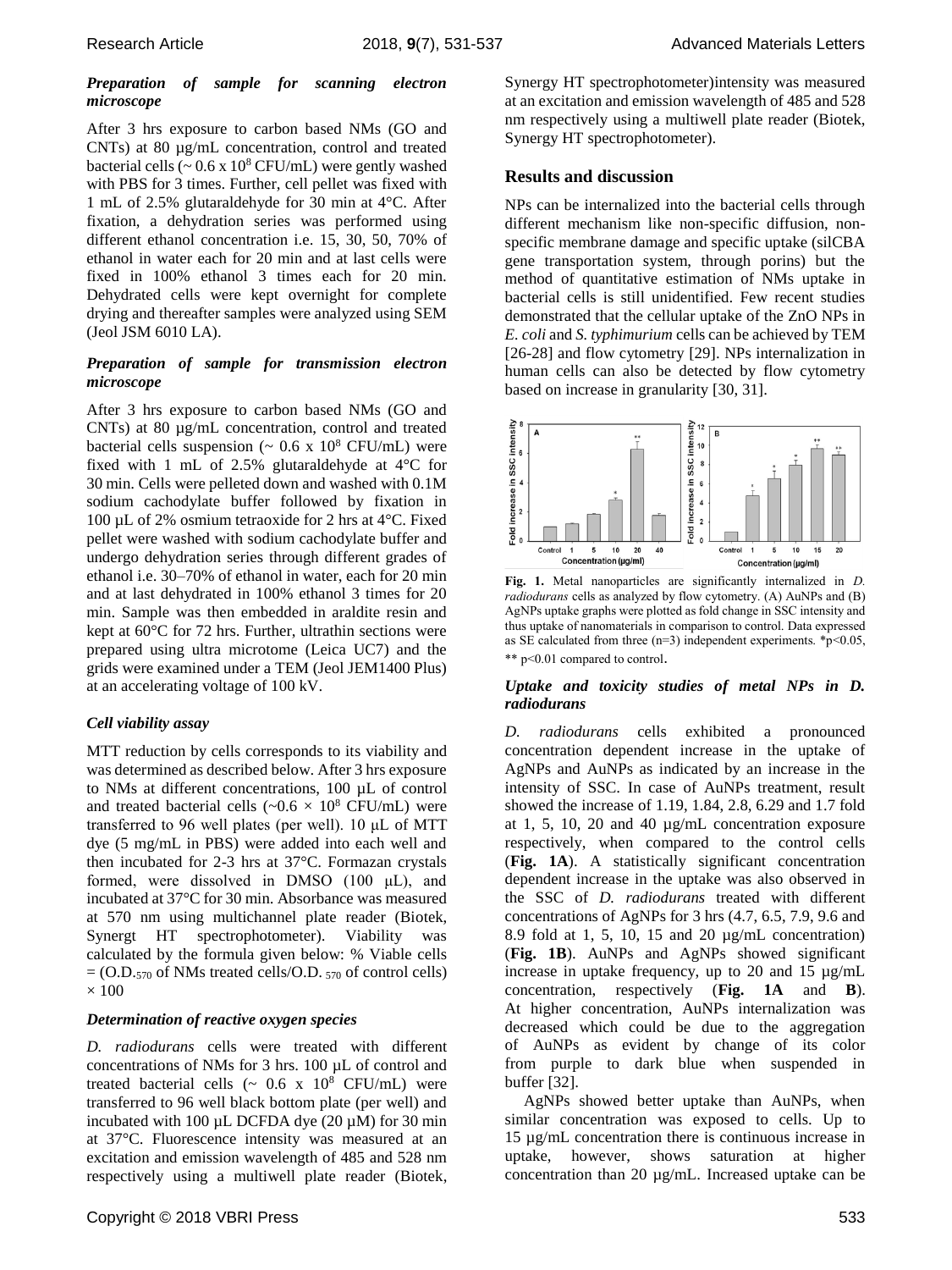explained on the basis that AgNPs tends to induce membrane damage which facilitate the particle entry into the cells.

Toxicity and ROS generation due to metal NPs was also investigated simultaneously. Result showed that AgNPs are highly toxic for *D. radiodurans* and kill ~75% of total population (**Fig. 2B**), as also published by other researchers for different bacterial strains [1]. **Fig.2D** shows that AgNPs also causes significant increase in the ROS generation (~300%). Whereas, AuNPs are less toxic to *D. radiodurans* cells (**Fig. 2A**) which is also resulted in decreased ROS generation (**Fig. 2C**) up to the tested concentrations (20 µg/mL). AuNPs are reported to not have any significant effect on the growth of *E. coli* up to 100 µg/mL concentration [15], thus, considered as non-toxic or less toxic to the bacterial cells [33, 34]. Further, citrate AuNPs have a susceptibility to aggregate in the salt solution or media and hence aggregated particles are less prone to interact with in the cells [35]. Toxicity of AgNPs are apparently due to the solubilized Ag ions in the media [1]. Proteomic analysis reveals that AgNPs targets the bacterial cell membrane, leads to dissipation of proton motive force in *E. coli* due to substantial loss of intracellular potassium. AgNPs destabilizes the outer cell membrane and disrupt the barrier components such as lipopolysaccharide or porins, leading perturbation of the cytoplasmic membrane. AgNPs also reduces the cellular ATP level in *E. coli*, leading to collapse of membrane potential [14, 36].



**Fig. 2.** Toxicity of metal nanoparticles to *D. radiodurans* cells were analyzed. Cell viability and ROS generation were estimated by MTT and DCFDA assay respectively. (A) and (B) simultaneously represent the % change in cell viability of bacterial cells after 3hrs exposure to AuNPs and AgNPs, (C) and (D) shows the % change in ROS generation by AuNPs and AgNPs exposure to bacterial cells, respectively. Data expressed as SE calculated from three (n=3) independent experiments. \*p<0.05, \*\* p<0.01 compared to control.

#### *Internalization and toxic effect of metal oxide NPs to D. radiodurans.*

A significant uptake of NPs was observed in *D. radiodurans* cells treated with different concentrations of CuO and  $TiO<sub>2</sub>$  NPs as evident by an increase in the intensity of SSC after 3 hrs of exposure when compared with control. A statistically significant concentration dependent increase in the uptake was observed in the SSC of *D. radiodurans* cells treated with different concentrations  $(5, 10, 20, 40, 80 \mu g/mL)$  of CuO NPs which showed 2.17, 3.83, 8.00 10.3 and 11.9 increase in fold uptake than control (**Fig. 3A**).

Similarly, cells treated with different concentration of TiO<sup>2</sup> NPs as (6.7, 9.9, 13.9, 13.3 and 10.3-fold increase at 5, 10, 20, 40, 80  $\mu$ g/mL concentrations) when compared to control (**Fig. 3B**). Uptake data suggests that both of these metal oxide particles actively internalized into the bacterial cells.

TiO2 NPs (**Fig. 3B**) shows higher uptake than CuO NPs (**Fig. 3A**). It is also reported earlier by TEM and flow cytometry that  $TiO<sub>2</sub>$  NPs exhibit more internalization in *E. coli* cells in comparison to ZnO NPs [2].



**Fig. 3.** Metal oxide nanoparticles are significantly internalized in *D. radiodurans* cells as analyzed by flow cytometry. (A) CuO, and (B)  $TiO<sub>2</sub>$  uptake graphs were plotted as fold change in SSC intensity and thus uptake of nanomaterials in comparison to control. Data expressed as SE calculated from three  $(n=3)$  independent experiments. \*p<0.05, \*\* p<0.01 compared to control.

MTT studies of  $TiO<sub>2</sub>$  NPs revealed that these particles are non-toxic to *D. radiodurans* cells (**Fig. 4B**), which is corroborated by ROS results (**Fig. 4D**). Only at higher concentration of 40 and 80  $\mu$ g/mL, TiO<sub>2</sub> NPs exhibited very less toxicity (~15-20%) and increased ROS generation (~120%). Whereas, exposure of CuO NPs reduces the cell's viability up to 50% (**Fig. 4A**) at same concentration and also induces the ROS generation up to 250% (**Fig. 4C**). It is reported that, metal oxide NPs can bind to the sulfur containing membrane/cellular proteins and also to macromolecules with phosphorous such as DNA which may lead to adverse effect on the cells [2]. Our result revealed that  $TiO<sub>2</sub>$  NPs are non-toxic to *D*. *radiodurans* cells which also agrees with previous observations that  $TiO<sub>2</sub>$  NPs does not exhibit toxic effect [17, 37] whereas, ROS generation was seen at very high concentration of 500 mg/L [3, 37]. Toxicity of CuO NPs was possibly due to the leaching of Cu ions in the culture medium [17]. Internalized NPs, are reported to inhibit the respiratory enzymes inside cells [2, 38] which leads to ROS production and thus damages the cellular lipids, carbohydrates, proteins and DNA and ultimately cell death [2, 18]. Several metal oxide NPs are shown to alter the microenvironment around the bacteria and produce ROS, which can induce bacterial damage. Therefore, the toxicity of oxide NPs (e.g.,  $ZnO$ ,  $CuO$  and  $TiO<sub>2</sub>$ ) does not always caused due to the NPs internalized into the bacteria [11, 17]. NPs can cause ROS generation by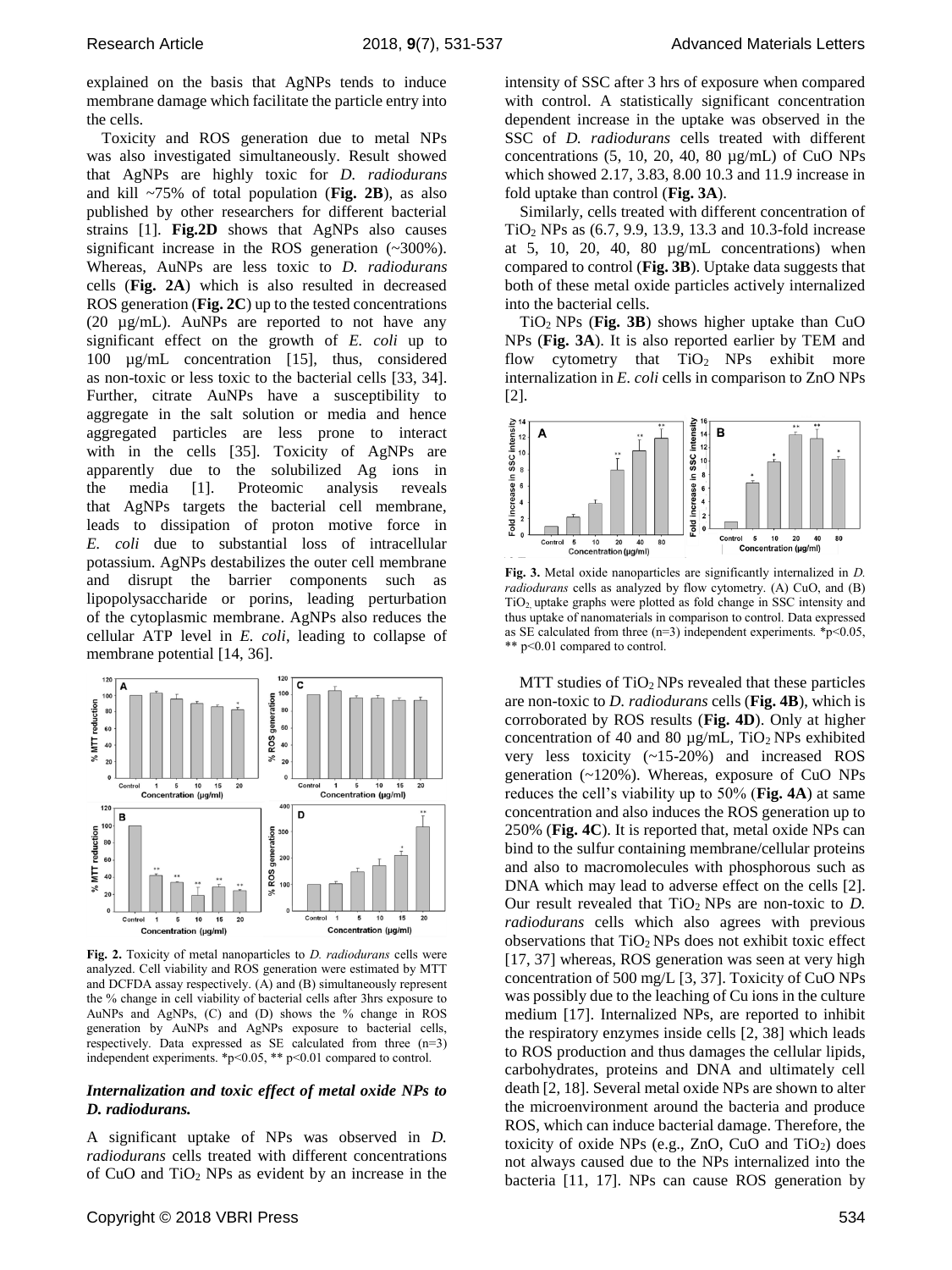different ways [39, 40], like they can induce spontaneous ROS generation at their surface because of their chemical and surface characteristics and interaction with cellular components or by activation of NADPH oxidase enzyme [7, 41]. Superoxide anion radicals and hydroxyl radicals are produced by the reaction of electrons and holes with oxygen and hydroxyl ions respectively, presented in the aqueous medium surrounding NPs. It has also been reported that the crystal defects caused due to oxygen vacancies leads to the production of large number of electron–hole pairs, which can migrate to the NPs surface and contribute to ROS generation [2, 42].



**Fig. 4.** Metal oxide nanoparticles are toxic to *D. radiodurans* cells. Cell viability and ROS generation were estimated by MTT and DCFDA assay respectively. (A) and (B) simultaneously represent the % change in cell viability of bacterial cells after 3hrs exposure to CuO and TiO2. (C) and (D) shows the % change in ROS generation by CuO and  $TiO<sub>2</sub>$ exposure to bacterial cells, respectively. Data expressed as SE calculated from three  $(n=3)$  independent experiments. \*p<0.05, \*\* p<0.01 compared to control.



**Fig. 5.** (A) QDs nanoparticles are significantly internalized in *D. radiodurans* cells as analyzed by flow cytometry, graphs were plotted as fold change in SSC intensity and thus uptake of nanomaterials in comparison to control. (B) represent the % change in cell viability of bacterial cells after 3hrs exposure to QDs. Data expressed as SE calculated from three  $(n=3)$  independent experiments. \*p<0.05, \*\* p<0.01 compared to control.

#### *Interaction of D. radiodurans with CdTe QDs*

QDs internalization was followed by its fluorescence intensity. Exposure of *D. radiodurans* cells to QDs resulted a pronounced increase in the uptake as indicated by an increase in the intensity of fluorescence of QDs as (2.8, 5.59, 8.96, 9.59 and 13.0-fold increase at 5, 10, 20, 40 and 80 µg/mL concentration, respectively) when compared to the control cells (**Fig. 5A**). QDs are reported to exhibit concentration dependent increase in fluorescence intensity which signifies the QDs internalization/adsorption in bacterial cells [43]. It is reported that CdSe QDs were internalized into bacterial cells through purine dependent mechanism in both gram positive and gram negative bacteria [44]. QDs can also be passively internalized in to the *P. aeruginosa* [43].

Toxicity study by MTT assay reveals that the QDs are also toxic to the *D. radiodurans* cells and causes decreases in cell viability up to 75% (**Fig. 5B**), but ROS generation experiment was not performed because both QDs and H2DCFDA dye emits in same range. It has been reported earlier that toxicity of CdTe QDs was due to the release of  $Cd^{2+}$  ions into the media. They induces the expression of genes concerned with  $Cd^{2+}$  stress (ZntA and ZnuA). Tellurium is not thought to be the main reason of toxicity because cells incorporate it in very low amount. Further in aqueous solution, telluride  $(Te<sup>2</sup>)$  is oxidized to insoluble  $Te^{0}$  [45]. Hence, the main toxicity of CdTe QDs is associated with Cd release, which extends oxidative stress and loss of membrane integrity. Upon interaction with membrane, QDs generates membrane stress condition and leads to modulation of several transporters (Omp F, Omp W) [19].  $Cd^{2+}$  can easily enter to the cells through many divalent metal transporters [46] and interact with thiol groups. This condition generates oxidative stress due to depletion of intracellular thiol [47]. Intracellular ROS generation can lead to several types of damages, like protein oxidation and the release of  $Fe^{2+}$  from iron sulfur clusters [48].

#### *Uptake and toxicity of Carbon based NMs GO, CNTs and fullerenes in D. radiodurans*

A significant uptake of carbon based NMs (GO, CNTs and Fullerenes) was observed in *D. radiodurans* cells treated with different concentrations of these NMs (5, 10, 20, 40, 80 µg/mL). Bacterial cells show 5.2, 14.0, 23.5, 45.7, 59.0-fold increase in NMs uptake in comparison to control cells when exposed to different concentration of GO i.e. 5, 10, 20, 40 and 80 µg/mL concentration respectively. (**Fig. 6A**). Similar concentration dependent increase in the uptake was also observed in *D. radiodurans* cells exposed to CNTs*.* Data revealed that at 3 hrs exposure to different CNTs concentration (5, 10, 20, 40, 80 µg/mL) *D. radiodurans* cells showed 2.89, 8.86, 12.3, 20.15, 25.77-fold increase in SSC intensity with respect to control (**Fig. 6B**). Uptake and interaction of NMs to bacterial cells were examined by TEM and SEM imaging, respectively. TEM images clearly depicts that the GO and CNTs are internalized in bacterial cells and also causes morphological change from tetrad to diad form (**Fig. 8**). This is in agreement with the internalization result showed by flow cytometry. SEM analysis also showed that GO and CNTs exhibit significant interaction with the bacterial cells surface (Fig. ESI 1). Uptake studies of fullerenes by flow cytometry also showed a concentration dependent increase in uptake of 1.25, 1.56, 2.83, 4.48 fold in comparison to control cells at 5, 10, 20, 40, 80  $\mu$ g/mL concentrations

#### (**Fig. 6C**).

Next, we have studied the cell viability and ROS generation events due to carbon NMs. MTT data shows that GO was toxic to bacterial cells as its exposure decreases the viability up to 50% when exposed to 40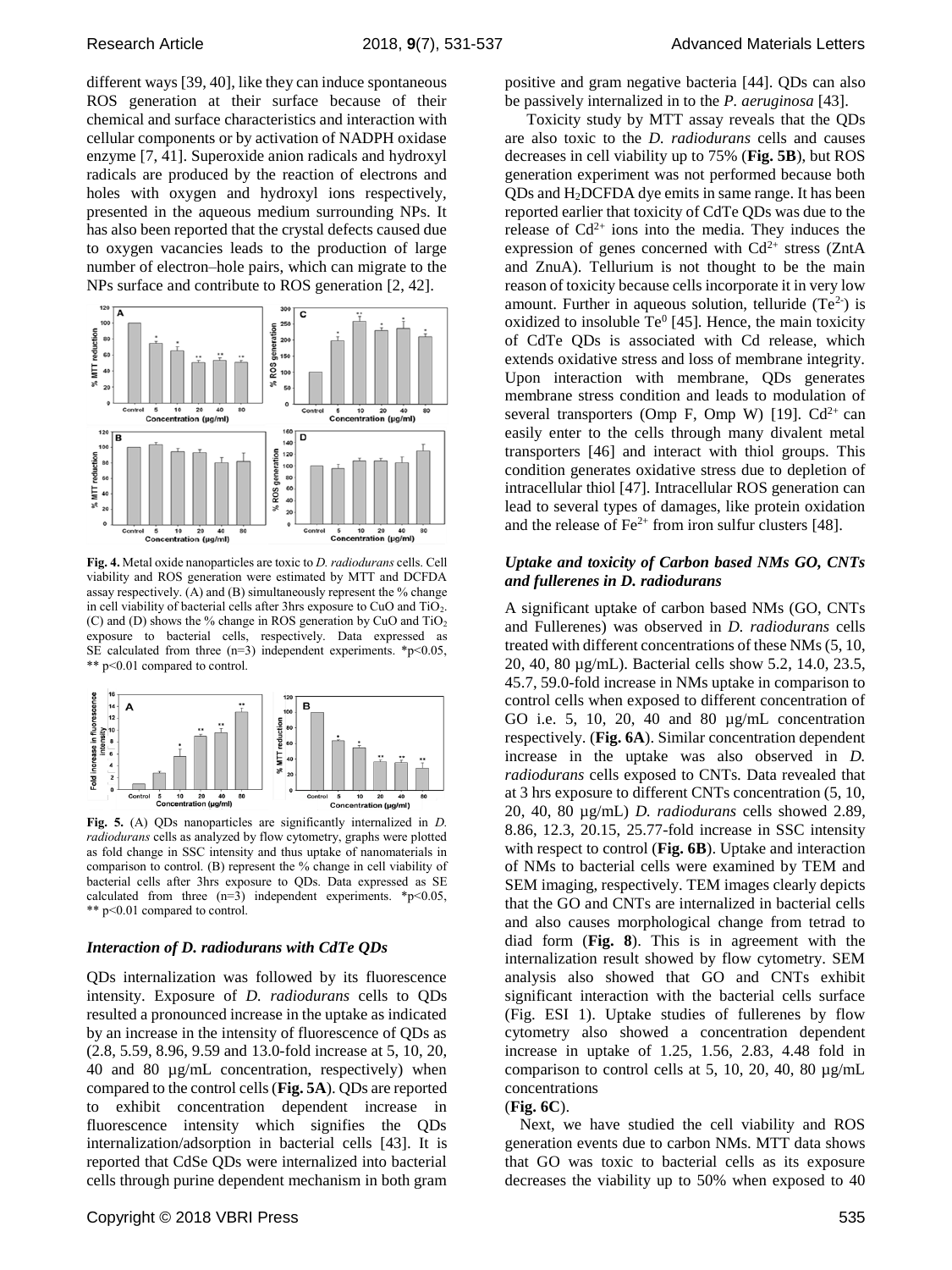µg/mL concentration (**Fig. 7A**). Result also revealed that there is significant increase (~550%) in intracellular ROS generation (**Fig. 7C**) upon exposure to 40 µg/mL GO concentration. MTT and ROS generation studies in fullerenes exposed bacterial cells showed that fullerenes do not exhibit significant toxic effect up to 40 µg/mL concentration (**Fig. 7B**) and also does not induces ROS generation in bacterial cells (**Fig. 7D**). Toxicity of GO nano sheets can be corresponding to its highest internalization in the bacterial cells. Antimicrobial activity of carbon nanostructures were reported earlier on both gram positive (*Staphylococcus aureus*) and gram negative (*E. coli*) bacterial cells [49, 50]. Among carbon nanostructures, fullerenes, SWCNTs and GO NMs and their derivatives were found to be more efficient as antibacterial agents.



**Fig. 6.** Carbon based nanomaterials are significantly internalized in *D. radiodurans* cells as analyzed by flow cytometry. (A) GO, (B) CNTs and (C) Fullerenes uptake graphs were plotted as fold change in SSC intensity and thus uptake of nanomaterials in comparison to control. Data expressed as SE calculated from three (n=3) independent experiments.  $\ast$  p<0.05,  $\ast\ast$  p<0.01 compared to control.



**Fig. 7.** Carbon based nanomaterials are toxic to *D. radiodurans* cells. Cell viability and ROS generation were estimated by MTT and DCFDA assay respectively. (A) and (B) simultaneously represent the % change in cell viability of bacterial cells after 3hrs exposure to GO and fullerenes. (C) and (D) shows the % change in ROS generation by GO and fullerenes exposure to bacterial cells, respectively. Data expressed as SE calculated from three (n=3) independent experiments. \*p<0.05, \*\* p<0.01 compared to control.

Membrane stress caused due to physical interaction of GO sharp nano sheets with cells is the major cause of their antimicrobial property which may lead to RNA efflux [50-52]. Hydrogen bonding between specific outer cellular compartment and tetra pyrroles leads to the generation of intercellular hydroxyl radicals through aqueous leaching of  $\text{Zn}^{2+}$  which can be the main reason behind their antibacterial mechanisms [51]. Furthermore, the surface chemistry and metal toxicity of functionalized GO played a major role in antibacterial activity against *E. coli* [20, 51]. The less toxicity of fullerenes can be correlated with the lowest uptake. Fullerenes also showed no significant toxicity to human lung cancer cells (A549) as shown by TEM images of cellular structure and cell viability assays [53]. Toxicity studies of CNTs were not performed in this study, due to its interaction with the MTT dye [54]. But reports suggest that CNTs are known to damage the bacterial membrane, leading to the release of cytoplasmic elements [3, 55, 56].

Among all the tested NMs, carbon based NMs i.e. GO and CNTs shows the maximum internalization (**Fig. 6A** and **B**) in bacterial cells than metal, metal oxide and QDs. Fullerenes shows lowest internalization (**Fig. 6C**) which could be due to its bulky size. Toxicity of CNTs and GO could be due to physical interaction with cell membrane, formation of cell/CNTs/GO aggregates, or induction of cell membrane disruption [49, 57]. Whereas, toxicity of fullerenes are suggested due to the impairment of respiratory chain and inhibition of energy metabolism [20]. CNTs and GO NPs are reported to challenge the membrane integrity of bacterial cells, and therefore could be the reason that they get easily internalized. Highest internalization of carbon based NMs than other particles can be explained on the basis, that carbon is basic necessity for any organism to survive.

*D. radiodurans* also requires carbon for the growth and energy production [21], thus bacteria can sense the carbon based NMs as their nutrient source. In deinococcus, carbohydrates are imported through phosphoenolpyruvate phosphotransferase encoded on their mega plasmid [21, 58], so, there will be great possibility that carbon based NMs are also internalized through this route. On the other hand, its highest uptake result in flow cytometry can also be justified by the fact that the size of GO and CNTs are larger than all the particles tested, and thus it can lead to higher granularity (SSC).



**Fig. 8.** TEM image shows that carbon based nanomaterials (GO and CNTs) shows interaction with *D. radiodurans* cells and get internalized. (A) Represent the control cells i.e. without any treatment, (C) and (D) shows the bacterial cells treated with 80 µg/ml GO and CNTs, respectively for 3 hrs.